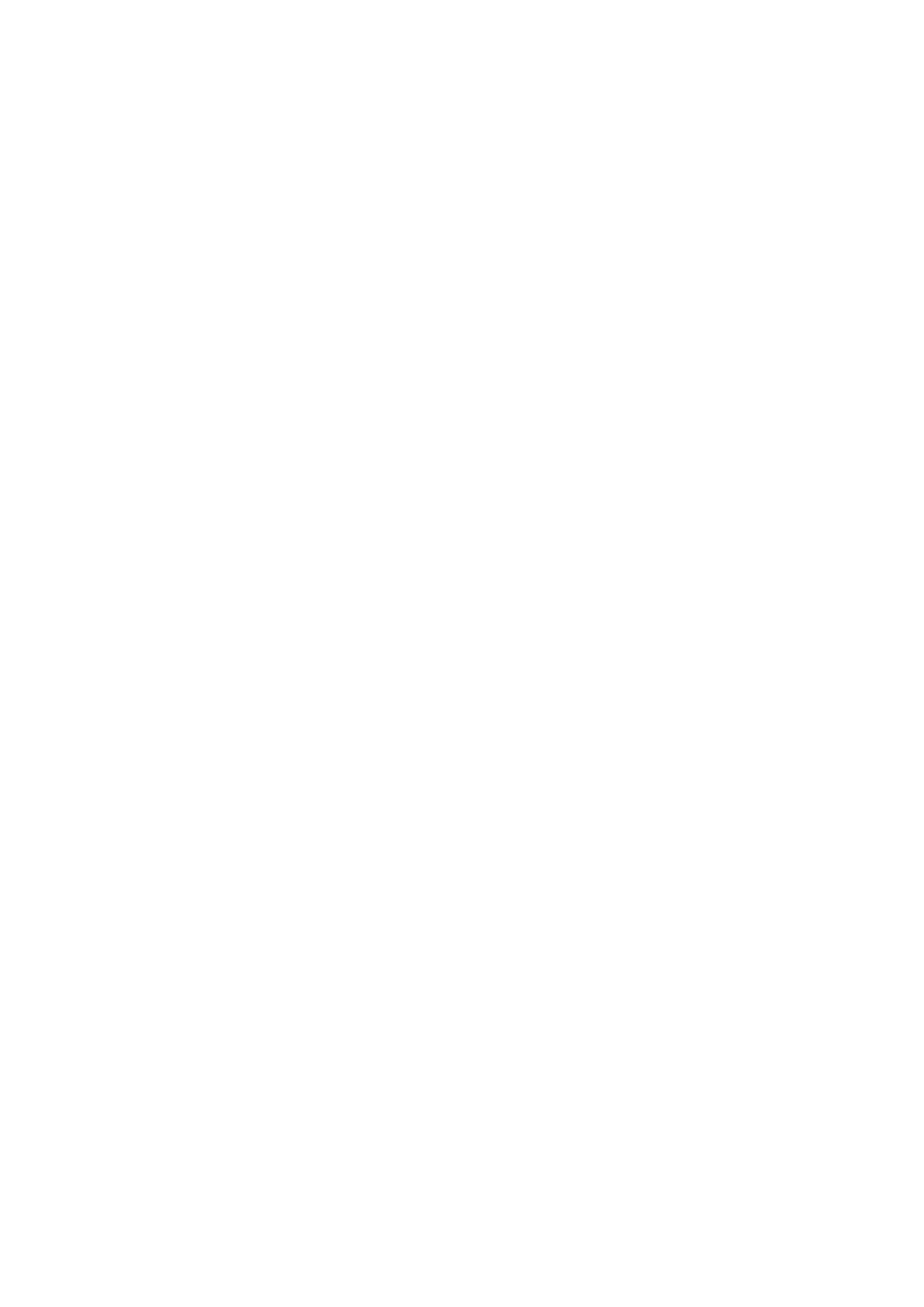

#### **1 Welcome**

#### **2 Apologies**

There were no apologies.

#### **3 Declaration of Interest**

There were no declarations of interest.

#### **4 Adoption of the Māngere-Ōtāhuhu Local Board Agreement 2022/2023**

An updated version of Attachment B Māngere-Ōtāhuhu Local Board Fees and Charges 2022/2023 was tabled at the meeting.

A copy has been placed on Nexus and is attached to the official minutes, and is available on the Auckland Council website as a minute attachment.

Resolution number MO/2022/101

MOVED by Deputy Chairperson C O'Brien, seconded by Member W Togiamua:

That the Māngere-Ōtāhuhu Local Board:

- a) adopt the local content for the Annual Budget, which includes the Māngere-Ōtāhuhu Local Board Agreement 2022/2023, the message from the chair, and local board advocacy provided as Attachment A
- b) adopt a local fees and charges schedule for 2022/2023, tabled at the meeting as Attachment B
- c) delegate authority to the Chair to make any final changes to the local content for the Annual Budget 2022/2023 including the Māngere-Ōtāhuhu Local Board Agreement 2022/2023, message from the chair, and local board advocacy
- d) note that the resolutions of this meeting will be reported back to the Governing Body when it meets to adopt the Annual Budget 2022/2023, including each Local Board Agreement, on 29 June 2022
- e) note that the Māngere-Ōtāhuhu Local Board does not support the fees and charges increase for local active recreation, community, arts centres and bookable library spaces and has allocated funding from the locally driven initiatives budget to subsidise the 2% cost increases for local venue hire and community and arts centres
- f) thank hau kāinga from the Māngere-Ōtāhuhu area for contributing into developing the 2022/2023 work programmes by participating in the local board Annual Budget workshops.

## **CARRIED**

#### **Attachments**

A 22 June 2022: Māngere-Ōtāhuhu Local Board - Item 4 - Adoption of the Māngere-Ōtāhuhu Local Board Agreement 2022/2023 - Attachment B Māngere-Ōtāhuhu Local Fees and Charges 2022/2023